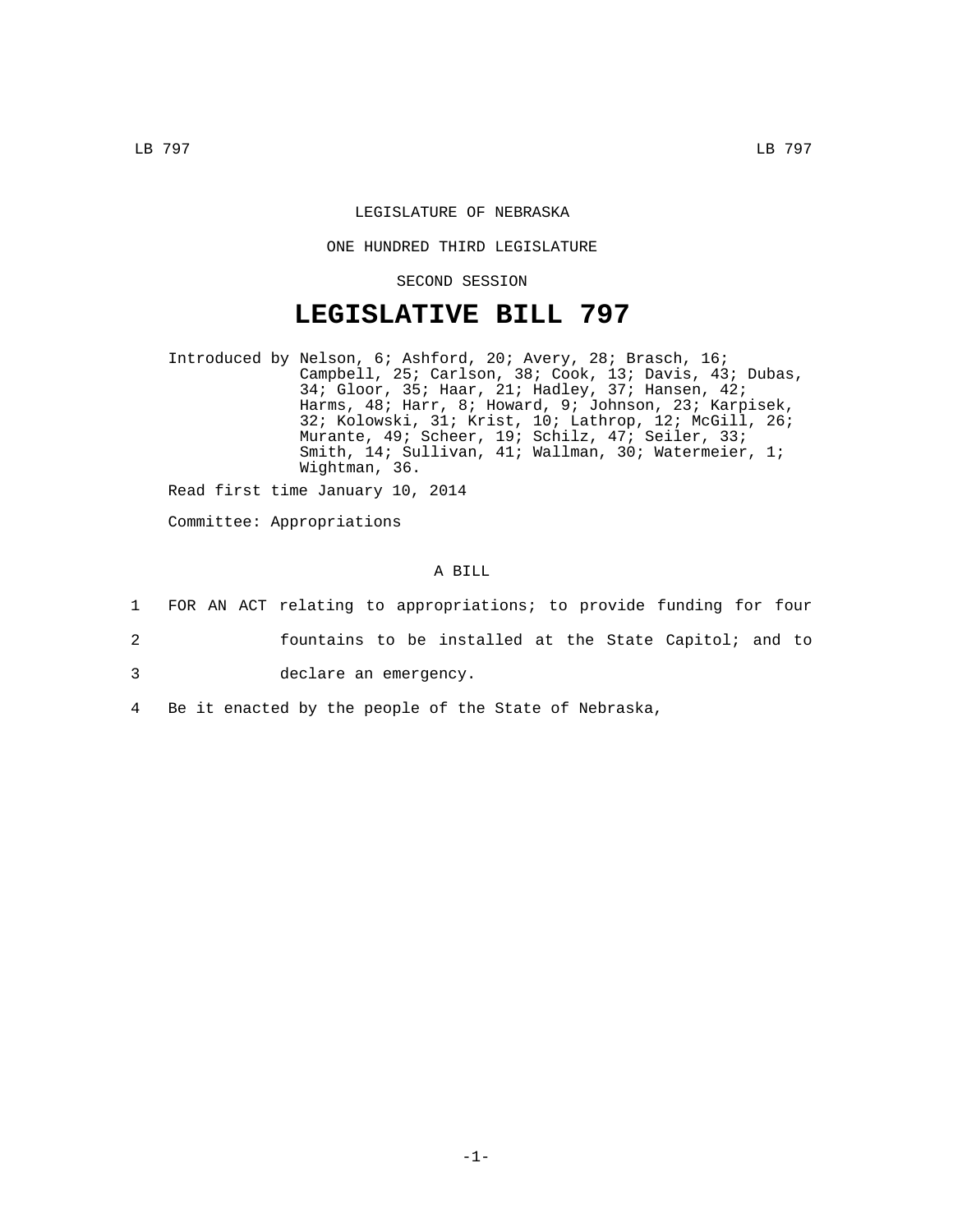| 1  | Section 1. (1) A capitol commission was established in                |
|----|-----------------------------------------------------------------------|
| 2  | 1919 with responsibility for the construction of Nebraska's third     |
| 3  | State Capitol. The capitol commission selected a design by Bertram    |
| 4  | Goodhue. Construction began in 1922. Bertram Goodhue's design called  |
| 5  | for the placement of a fountain in each of the four courtyards within |
| 6  | the building. The fountains have not been installed. All other        |
| 7  | elements, as designed by Bertram Goodhue, have been completed. The    |
| 8  | Legislature finds that it is desirable that Nebraska complete         |
| 9  | construction of its State Capitol as it celebrates its one hundred    |
| 10 | <u>fiftieth year as a state in 2017.</u>                              |
| 11 | The Complete the Capitol Fund is created. The fund<br>(2)             |
| 12 | shall consist of such amounts as may be transferred to the fund by    |
| 13 | the Legislature and any gifts, grants, bequests, or donations to the  |
| 14 | fund. Money in the fund shall be used solely for the construction,    |
| 15 | and placement of fountains, as designed by Bertram Goodhue, in the    |
| 16 | four courtyards of the State Capitol. Any money in the fund available |
| 17 | for investment shall be invested by the state investment officer      |
| 18 | pursuant to the Nebraska Capital Expansion Act and the Nebraska State |
| 19 | Funds Investment Act.                                                 |
| 20 | Sec. 2. (1) On July 1, 2014, the State Treasurer shall                |
| 21 | transfer \$625,000 from the General Fund to the Complete the Capitol  |
| 22 | Fund to be used solely for the purposes described in section 1 of     |
| 23 | this act.                                                             |
| 24 | (2) On July 1, 2015, the State Treasurer shall transfer               |

\$1,250,000 from the General Fund to the Complete the Capitol Fund to